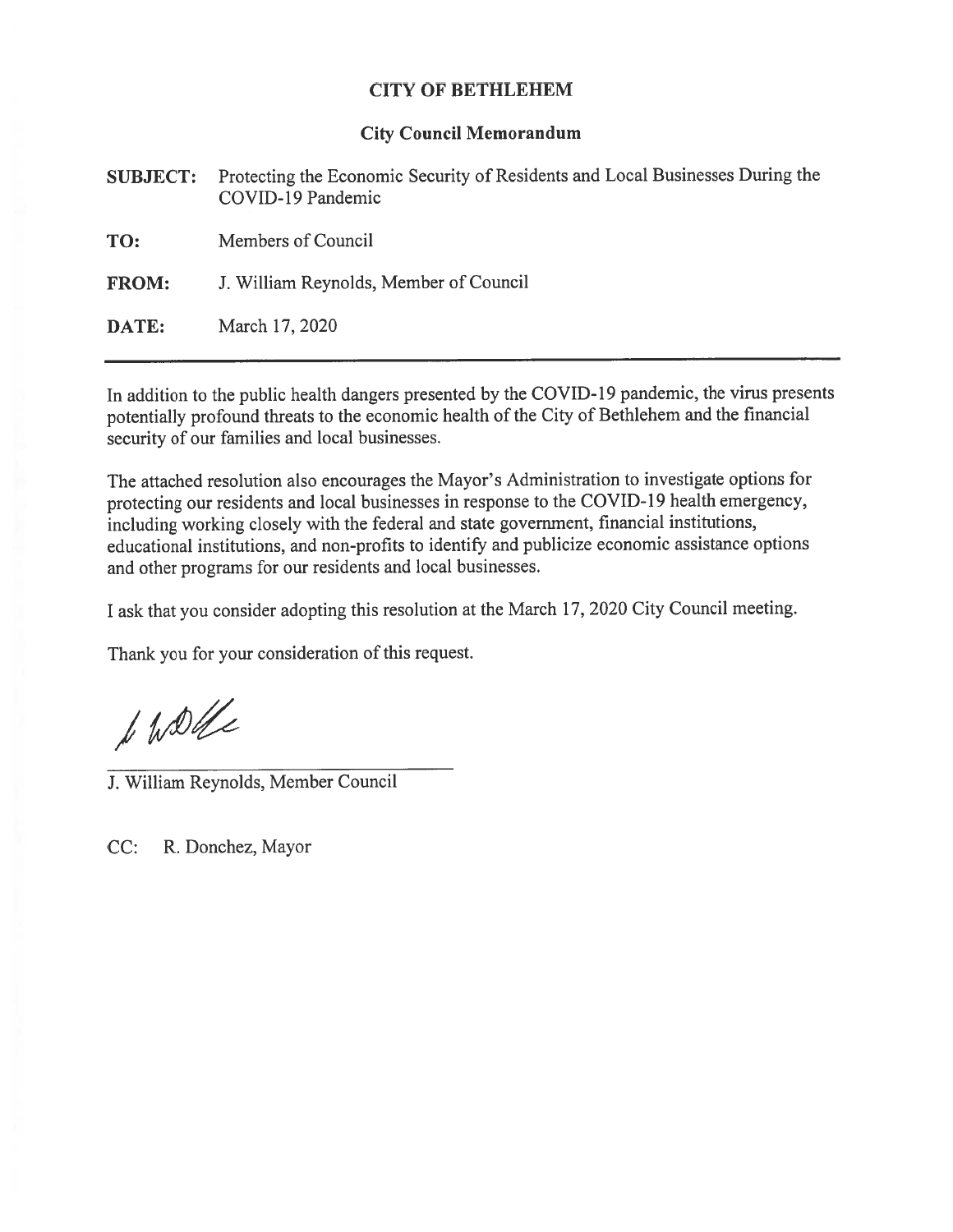#### RESOLUTION NO. 2020 -

## Resolution calling upon the City Administration to investigate initiatives to help protect the economic survival of our residents and local businesses in response to the COVID-19 health emergency.

WHEREAS, Bethlehem City Council recognizes that economic security is fundamental to public health in the context of the current COVID-19 emergency, and that as a city, we are only as healthy as our most vulnerable and least economically secure residents. Thus, we must do all we can, at this moment, to help our residents maintain their basic economic security so that they can remain in their residences, take care of themselves, and endure <sup>a</sup> quarantine or treatment, if necessary;

WHEREAS, The World Health Organization has declared the COVID-19 outbreak <sup>a</sup> global pandemic, defined as the worldwide sprea<sup>d</sup> of <sup>a</sup> new virus for which most people do not have immunity;

WHEREAS, On March 6, 2020, Governor Wolf issued an emergency disaster declaration specifically noting <sup>a</sup> "threat of imminent disaster and emergency" with the potential to "cause significant adverse impacts" throughout the Commonwealth. More cases of the virus are being confirmed daily in the Commonwealth;

WHEREAS, on March 13, 2020, the President of the United States declared the COVID-19 outbreak in the United States <sup>a</sup> national emergency;

WHEREAS, <sup>A</sup> <sup>g</sup>lobal pandemic presents not only <sup>a</sup> public health crisis, but also an economic one. While some workers are afforded the option of working from home and can continue to both care for themselves and participate in the workforce, many others-including workers in the <sup>g</sup>ig economy, hourly and part-time employees, and service sector workers-may not have this privilege. In the event of illness, or even possible quarantine, they are especially susceptible to further economic instability;

WHEREAS, Housing stability is crucial in <sup>a</sup> public health emergency in which containment and treatment rely on individuals staying indoors and not being forced to seek shelter or experience homelessness. Significant reductions in working hours, wages, or travel restrictions pose <sup>a</sup> hardship to many Bethlehem residents who already struggle to make rent or mortgage payments. When financially struggling residents cannot pay their monthly mortgage or rent payments, they become vulnerable to losing their apartments and homes through court-filed evictions and mortgage foreclosures;

WHEREAS, Utility shut-offs also pose <sup>a</sup> significant risk to the health and safety of financially vulnerable Bethlehem families, leading to housing instability. Even more, in the event of quarantine, residents must be guaranteed access to utilities that make their homes habitable, including access to heat, light and water as well as telephone and internet services that provide essential connectivity;

WHEREAS, As communities deal with the spread of COVID-19, it is incumbent for local governments to lead an efficient and bold response that protects public health, but also attempts to protect economically vulnerable residents and businesses from economic calamity; and

WHEREAS, While COVID-19 presents severe public health challenges for the City of Bethlehem, it also presents serious financial threats to our restaurants, entertainment establishments, bars, and businesses of all sizes, including family-owned small businesses. Many Bethlehem residents work for local businesses and the financial health and the continued survival of these businesses is essential to protecting the overall economic health of our City and the financial security of our families. The economic resiliency of our City following cessation of this emergency depends on doing everything in